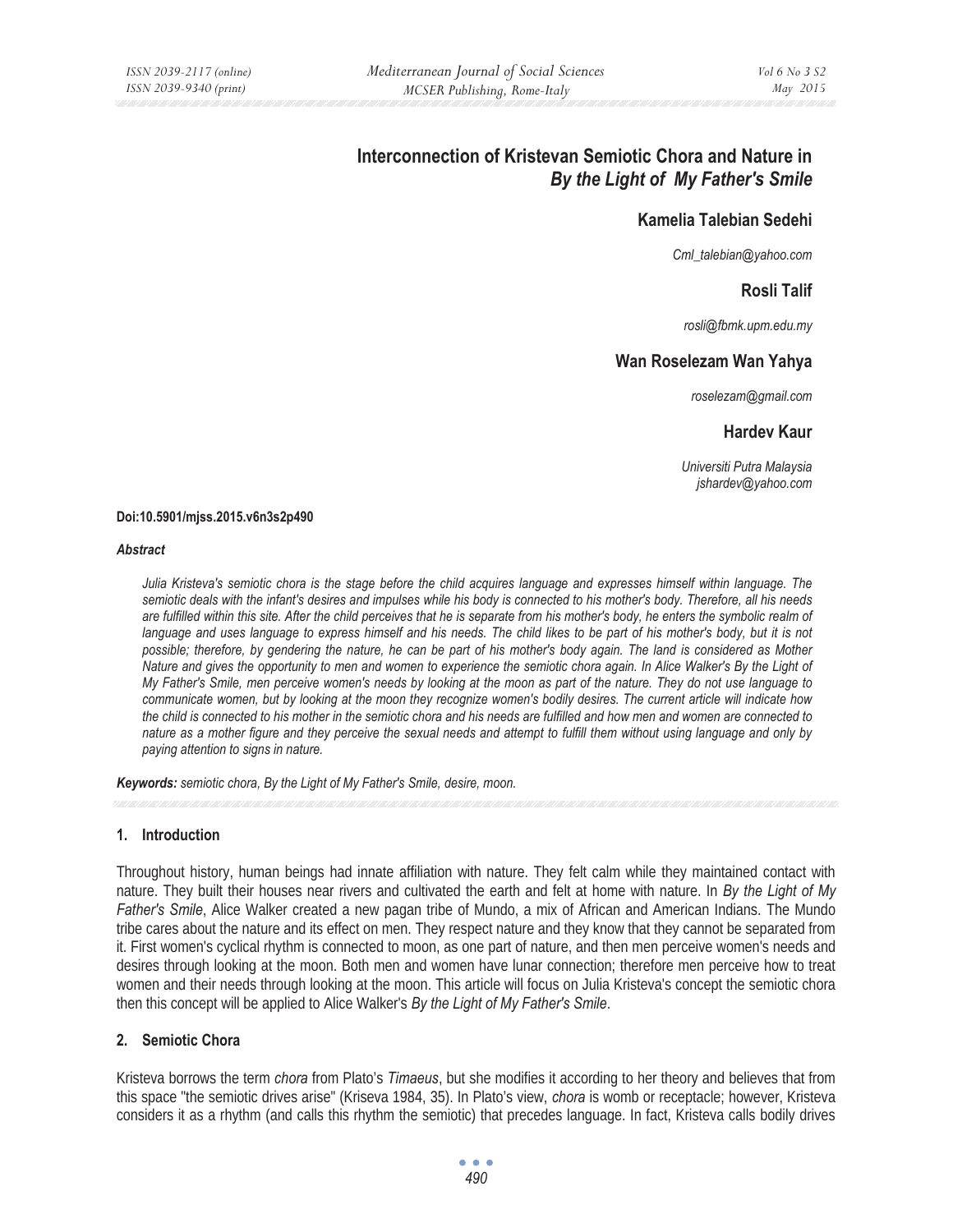and impulses semiotic. These drives move through the body of the subject who is not yet constituted as stable and then the drives are arranged based on social and cultural constraints (Kristeva 1984, 25). Kristeva sometimes refers to *chora* as semiotic *chora* because the *chora* is a site "from which the semiotic bursts forth" (Stokes-king, 2006, 61). In Plato's theory, *chora* is a space, in which the universe comes to existence. He explains how the universe was created, and in Kristeva's theory, *chora* is a site for the infant's relation to his mother's body and this kind of identification with the mother's body is one of the aspects of the semiotic. As the child has tactile relation with his mother's body, the child's drives are oriented in a constructive way. However, these drives are destructive by themselves; a child's tactile relation to his mother's body leads them to a normal path. In the *chora*, their sexual drives are directed by the mother's body (Kristeva 1984, 27). Besides, "the kinetic functional stage of semiotic precedes the establishment of the sign" (Rivkin and Ryan, 2000, 454). Kristeva considers *chora* as a "non expressive totality formed by the drives and their stases in a motility that is as full of movement as it is regulated" and this motility precedes generating the meaning and the signifying practice (Kristeva 1984, 25).

#### *Its vocal and gestural organization is subject to what we shall call an objective ordering, which is dictated by natural or socio-historical constraints such as the biological difference between the sexes or family structure. (Kristeva 1984, 27)*

 At first, the child uses gestures and sounds to express himself, but he is not aware that these utterances have their own distinctive meaning. Later on, the child realizes that not only can he use language to indicate objects but also he realizes that he is separate from other people and his surroundings. Kristeva calls this stage the thetic break (1984, 43). It is the first step to understand the independent subjectivity through which the symbolic language which "posits discourse between subject and object comes into being" (Stokes-king, 2006, 37). Through the thetic break, the child enters the social world, social norms and symbolic realm. In fact, "the thetic is the precondition for both enunciation and denotation" (Kristeva 1984, 53). In order to come to the symbolic realm, the child unconsciously represses the rhythmic drives. The more the child enters the symbolic, the more the subject represses the articulation of the spoken and written word.

Kristeva assumes the thetic phase as the stage in which the child becomes able to learn grammar, and syntax. In fact, the semiotic is a bridge to the symbolic. In the rhythmic space of the semiotic which has no thesis and no position," the signification is constituted (Kristeva 1984, 26). In other words, it is "a prerequisite for the development of the symbolic" (Stokes-king, 2006, 39). Now the symbolic stage is shaped. The symbolic stage refers to the use of syntax and semantics. One should notice that the symbolic and the semiotic aspects of language are not separable.

Kristeva differs from previous theoreticians and considers language as part of a dynamic signifying process. It means that not only bodily drives and impulses are expressed within language, but also through it, the subjects gain their identity. In other words, language is both the expressions of orderly meaning and the subject's energy and drives.

#### **3. Interrelation of the Semiotic and the Symbolic**

As mentioned before, in the *chora*, there were just rhythms and sounds, which are bodily sounds such as a pulse or heartbeat and gestures. Gradually, the child perceives that he is separate from his surroundings; therefore, he comes to use symbolic language. "The symbolic aspect of language is logical, simple and stripped of stylistic, rhythmic, and poetic ambiguities… the symbolic order is the man's world"; also the symbolic realm dominates and represses the bodily drives (Jones, 1984, 56). The symbolic has the elements of signification and contains structure. Kristeva considers the symbolic language as "the patriarchal social structure," and defines it as a language with two functions (Stokes-king, 2006, 36-37). On the one hand, it permits one to access the order, and on the other hand, it represses unconscious thoughts. One should notice that "the semiotic phase becomes crucial to the signifying process within which no signifying operations could be realized" (Kristeva 1984, 58).

The symbolic- and therefore syntax and all linguistic categories are a social effect of the relation to the others established through the objective constraints of biological differences and concrete, historical family structures. (Kristeva 1984, 29)

On the other hand, semiotic is marked by "rhythm, intonation, gestures" (Jones 56). "Voice, gesture, colors, phonic, kinetic, or chromatic units and differences are the marks of these stases in the drives" that Kristeva considers as the semiotic (Kristeva 1984, 28). One can trace the semiotic in word play, semantics, "rhythmic, melodic or intonational structures," song, baby talk, echolalia, alliteration, onomatopoeia, portmanteau and colors even in dreams that originate from unconscious (Feral, 1976, 12).

Although these drives are the meaningful parts of language, they do not have any signification. In other words,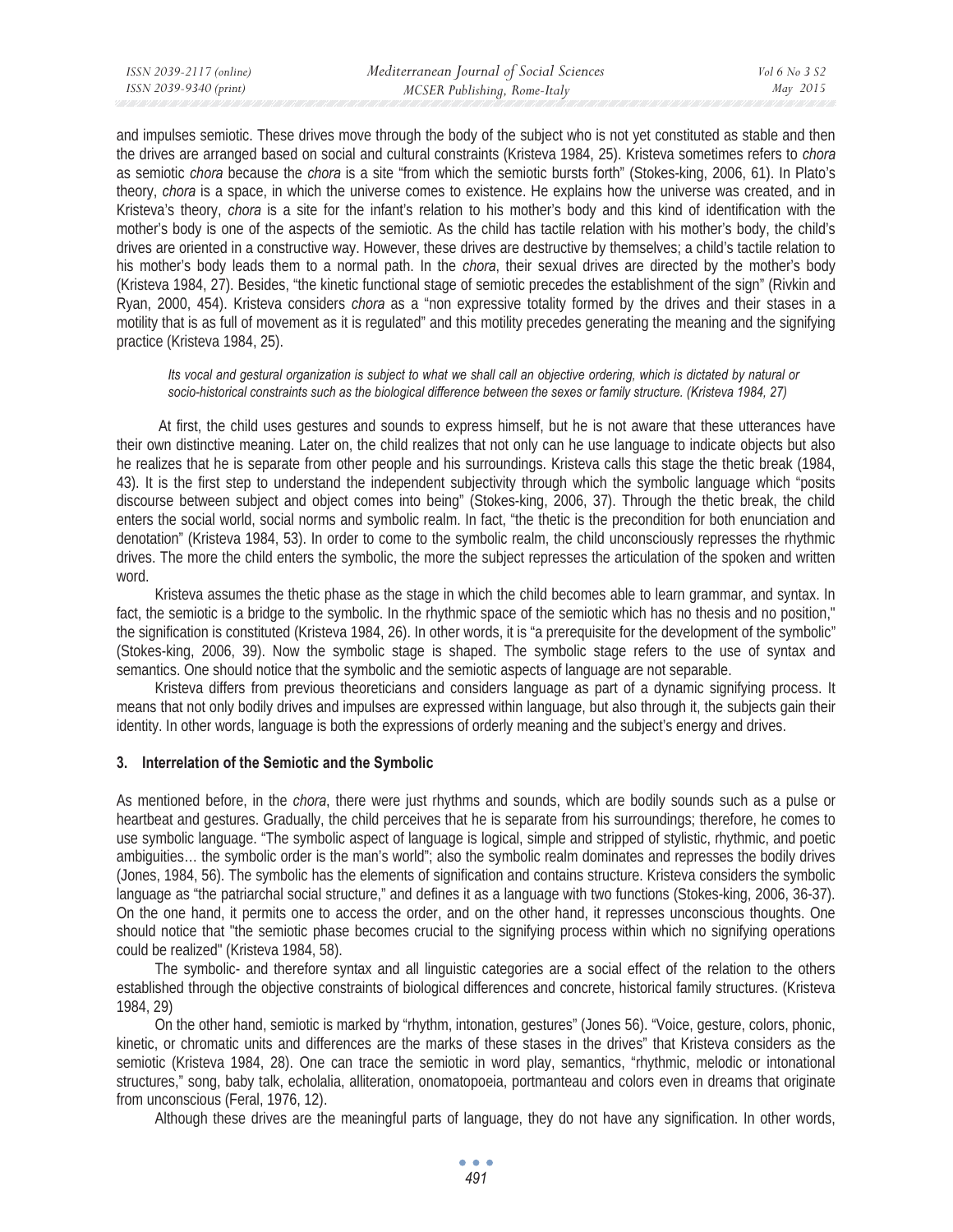these drives are like a language but they are not ordered yet. "The semiotic resists organization and it is very chaotic, while Kristeva links the symbolic to rational world" (Sutcliffe, 2003, 337). As Kristeva relates the symbolic to patriarchal social structure, she also considers the semiotic as maternal. The semiotic emotional expressions emerge unconsciously and without the speaker's will. Although "we shall distinguish the semiotic (drives and their articulation) from the realm of signification…in other words, a realm of proposition," the semiotic and the symbolic are interrelated even after the thetic break (Kristeva 1984, 43). They have dialectic of mutual contradiction; this dialect produces the normal language. The two aspects of language are so interdependent that "without the symbolic we have only a delirium, while without the semiotic, language would be completely empty if not impossible" (Groden and Kreiswirth, 1997, 2).

As Kristeva's psychological and linguistic concepts are concerned, one can notice the reason behind land- aswoman. The semiotic stage of language is before the child adopts the symbolic stage of language. The semiotic aspect of language deals with the unconscious and child's desires and emotion. In the semiotic state, the child connects himself with his surroundings. The mother's body, child's body and the whole environment are linked together and this state is called as semiotic chora by Julia Kristeva. As the child acquires language, he enters the symbolic but the traces of the semiotic will stay with him. The chora will be replaced by the symbolic realm of language. As the child enters the symbolic realm of language, he distinguishes difference between himself and his surroundings. However, the symbolic is always under the influence of both the semiotic and the symbolic (Kristeva, 1984, 24).

As the child's first place was his mother's embrace, then the child likes to be part of the mother's body again, but this time by gendering the nature as woman as "every space is the place of the mother" (Oliver, 1983, 36). The first environment that the child faces is the mother's body which is the semiotic chora. Therefore, the land is feminized as the subject intends to reexperince the semiotic chora. He intends to return back to the semiotic stage through projecting his desires to the environment; therefore, he feels harmony with nature and he can possess the nature. This study intends to focus on the use of nature- as – mother in order to indicate return of the man to nature to grasp those moments of semiotic chora that once he experienced during his infancy.

Besides, as Mundo people, in this novel, and nature are interconnected, one can trace ecocriticism in this novel as well. As ecocriticsm deals with the connection of man and nature *By the Light of My Father's Smile* can be considered as its good example. Ecocriticism started around 1990s and it relates literature and the environment" (Glotfelty, 1996, xviii). By connecting literature and environment, ecocriticism emphasizes the importance of paying attention to nature and preserving it. As Buell published his book *The Environmental Imagination* (1995) which was followed by Cheryl Glotfelty and Harold Fromm's *The Ecocriticism Reader* (1996) as well as many other works on the issue of nature and environment, the scholarly works on nature come into existence. In fact, ecocrticism is a theory by itself which emphasizes the nature and its relation to human being; moreover, it relates nature to literary works which also highlights the relation of man and nature. As nature and man can influence one another, the study of nature can give us an understanding about humans as well.

## **4. Analysis**

Alice Walker's *By the Light of My Father's Smile* did not receive the same attention that her previous novels did. There was no significant scholarly work on it and the reviews were harsh toward it. However, *By the Light of My Father's Smile* is precious in its own existence as it discusses different subject matters, especially the violence against women. Though the novel is set in Mexico and mid 20<sup>th</sup> century, one can apply the events which happen in it to different places and eras. Besides the violence towards women, other themes such as love, sexuality and nature are also emphasized in this novel. With an interview with Evelyn C. White, Walker notes that "sexuality is the place where life has fallen into the pit for women. The only way we ever change that is by affirming, celebrating and acknowledging sexuality in daily lives" (Walker, 2005, 45).

In her novel, Walker emphasized the way the Mundo people consider sex as a ritualistic act which is related to the nature and especially the phases of the moon, through which men and nature are united. Through looking at moon's phases, Mundo people perceive the appropriate time to have sex and become pregnant. With nature both men and women are united as both of them can connect to it. They are connected to moon's cycles and phases as well. When the moon is like smiling face, men perceive that women's ovulation is ended and she is ready to make love. As a result, Mundo men know the suitable time to make love and reproduce.

The Mundo tribe learned how women and nature, especially moon, are related to one another. As a result, through looking at moon, they perceive the next step they should take in their interaction with women. "How woman is connected to it and shares its rhythms. That a woman's tides, her blood tides, connect with the moon. That this is how women know in their bodies that they are a part of everything, even something so distant as the moon" (Walker, 2005, 210). The